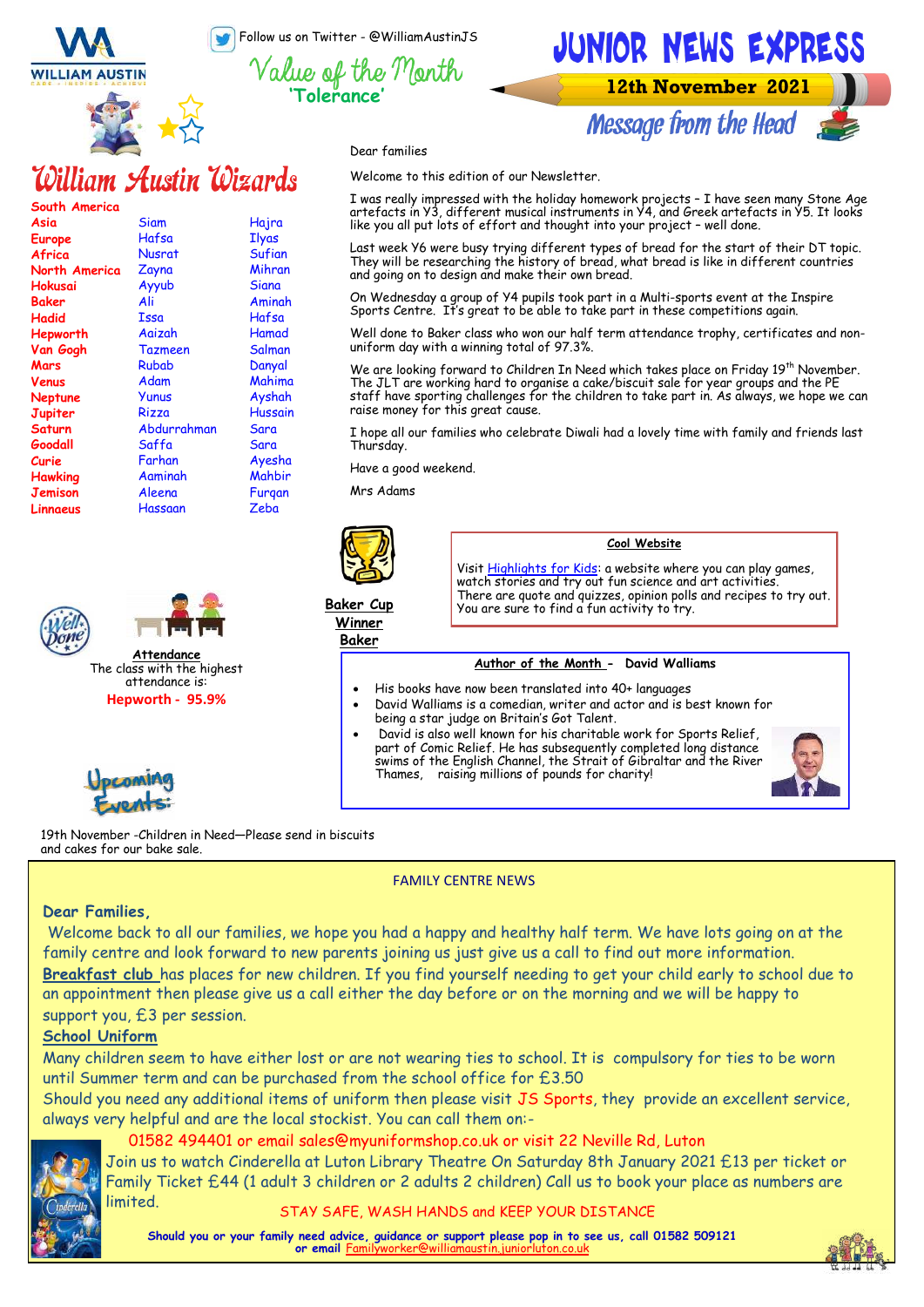## Take a look at this week's **WOW Work!**



*Liaba (Linnaeus)*



*Zainab (North America)*

| I noticed. then the week of the high de = = >                                                          | $\sim$                                                                                                             |
|--------------------------------------------------------------------------------------------------------|--------------------------------------------------------------------------------------------------------------------|
| made vogether adds the two constructs of                                                               | 12.06                                                                                                              |
|                                                                                                        |                                                                                                                    |
| 5.70                                                                                                   | $\sim$                                                                                                             |
| The time compression interest and                                                                      |                                                                                                                    |
| centile. Inc.<br>1941, 1944                                                                            | ×                                                                                                                  |
|                                                                                                        |                                                                                                                    |
| County of the                                                                                          |                                                                                                                    |
| make Monachinistan<br>$C = E$                                                                          |                                                                                                                    |
| A RECOVER DEPARTMENT COMPANY<br>and their rich in cases in cardible of those<br>Cy G                   |                                                                                                                    |
| This interment a content of a<br>Abbreviation                                                          | ×                                                                                                                  |
|                                                                                                        | $-20 - 30$<br>W. W. Basic Old                                                                                      |
| - contract interests between the way                                                                   | ×<br>×<br>and strikers                                                                                             |
| cold<br>multipled by strengthening                                                                     | $\sim$                                                                                                             |
| contractors design a court affects. In<br><b>June Avent</b>                                            | $\mathbb{R}^2$                                                                                                     |
| AN SOFIE                                                                                               |                                                                                                                    |
| have a majorithma interest countries without School would<br>An American College                       |                                                                                                                    |
|                                                                                                        |                                                                                                                    |
|                                                                                                        | Note of one scaler that them additionally are tree?                                                                |
| 1 45 - 1 - 45 -                                                                                        | a) I see a farmer of 198 and out a factor of 198                                                                   |
|                                                                                                        | $\Delta S \gg \omega$ a finite $\Delta S$ (77 $\Delta m$ roll is factor $\Delta S$ (78)                            |
| In Alexandrian                                                                                         | a) 20 in a factor of 180 and red a farmer of 140                                                                   |
|                                                                                                        | a True-walk and whenever and whater                                                                                |
|                                                                                                        | A guerre in a whole number that you is a Fisher The seas of the lease is selling a company                         |
|                                                                                                        |                                                                                                                    |
| modificates has need but reaction an evaluation or pretinent C. I Tristal. In most as marketing up may |                                                                                                                    |
| theme is control spreducts.                                                                            | manuficial significant experience assets have basic                                                                |
| The spottes of the common risks of                                                                     | $-44.5 - 67$<br><b>FOR COOLERS form of the county</b>                                                              |
| こしきしし ス                                                                                                | $\frac{1}{2} \left( \frac{1}{2} \frac{1}{2} \right) \frac{1}{2} \left( \frac{1}{2} \frac{1}{2} \right)$<br>100 H W |
| ٠<br>All the control of<br>11:30:11                                                                    | cAA-+                                                                                                              |
| $2 - 90 = 1000 = 100$<br>- 22<br>$\sim$                                                                |                                                                                                                    |
| P. Chrysler School St.<br>$\sim$                                                                       | The page of these senses from Standard and SM.                                                                     |
| ⇒                                                                                                      | Let's of the digital dire only.<br>$\propto$<br>Trust in find automay or exclude the bring World (20)              |
| These we called gazes<br>$-4 - 20$                                                                     |                                                                                                                    |
| s<br>×<br>Laire                                                                                        | Prince around a casis frange in could not on mixtured.<br>Kanals, collid hair                                      |
|                                                                                                        | this come of the sell<br><b>GELA</b>                                                                               |
| FREMEL IT I - I have plus tout just                                                                    |                                                                                                                    |
| I don't the success today Truck are                                                                    | The guiders of thiers: survey the end of                                                                           |
| cellule under mainter                                                                                  |                                                                                                                    |
|                                                                                                        | The factor or faction, a soil a                                                                                    |
|                                                                                                        |                                                                                                                    |
| ÷                                                                                                      | to 2 and have the public of will be                                                                                |
|                                                                                                        |                                                                                                                    |
| Y.<br>コーカー                                                                                             | I = = Mrd + oft gentron feither.<br>Soupe                                                                          |
| $-1.$<br>÷                                                                                             |                                                                                                                    |
|                                                                                                        |                                                                                                                    |
| ×<br>э<br>×<br>4<br>$\sim$<br>÷<br>÷.                                                                  |                                                                                                                    |

*Amaan—Mars*



*Tayibah (Hokusai)*



Brownies is for girls aged 7-10 and opens up a world of exciting challenges and the opportunities to try new things and to make brilliant friends. Through regular meetings, special events, day trips and holidays girls learn new hobbies, explore other cultures and get adventurous outdoors. For further information, speak to Mrs Oliver in the Library

#### **Music - Mrs Slater**

In music this year we have many activities planned for the children to enjoy! This term Year 5 have been very creative writing their own raps all about Ancient Greece. In Year 3 the children are beginning to learn and play samba music. Year 4 have been transported to America where they have been playing and writing their own jazz music. Year 6 have been learning about music in the 1920s through to the 1940s to support their history lessons on Word War 2. Choir has gotten off to great start with many of the children in school attending and enjoying rehearsals. In January choir are going to perform at the O2 arena as part of the Young Voices concert which is going to be a fantastic experience! At William Austin Juniors, we are also proud to offer the children with the opportunity of learning the guitar. Guitar lessons are on a Thursday during school time and taught by a professional musician. If your child is interested in learning the guitar please come and speak to Mrs Slater who will pass on your contact details to Luton Music Service.

#### **Value of the Month - Tolerance**

#### **Year 3**

This week we have been investigating different types of soil such as clay soil. We kickstarted our Geography lessons learning about the continents of the world. We have also had the pleasure of listening to Mrs Douglas talk about her family's experience of the Windrush generation. *Mrs Slater and the Year 3 Team.*

#### **Year 4**

The children in year 4 have come back with amazing musical instruments they have made. Thank you for your support with the half term project. Children have settled back into school and are very keen to learn. In English this week, we are looking at suspense stories and children have been learning the text. In maths, we are learning different units of measure. This term, in science we will be learning about sounds as well as exploring Catalonia in geography. Please continue to encourage your child to learn their times tables as well as listening to them read daily. *Mrs Chowdhury and the Year 4 Team*

#### **Year 5**

Year 5 have made a productive start to the half term and have produced some brilliant Greek models – thank you for all your hard work too! This half term we will be delving into non-chronological reports and in particular writing about some fantastic beasts. In Maths, we have moved onto multiplication and division and the children are beginning to realise how important their times tables facts are… please continue to encourage them to play Times Tables Rocks Stars and watch out for battles against other schools. We'd like to say a massive thank you to those families who took part in our Year 5 Bake Off - your bakes were amazing – it's a shame we couldn't taste any! *Mrs Hussain and the Year 5 Team.*

#### **Year 6**

Year 6 have enjoyed an exciting start to the half term. They had lots of fun looking for clues in autobiographies written by members of William Austin staff to work out which adult had written each. Children have been working hard to represent, convert and simplify fractions and are going to be using all four operations to calculate with! In science, we've been learning about static electricity and experimenting with different components in our series circuits. Thank you for supporting children with their new maths homework and your continued support in developing their reading at home. *Mr Gilligan and the Year 6 team*